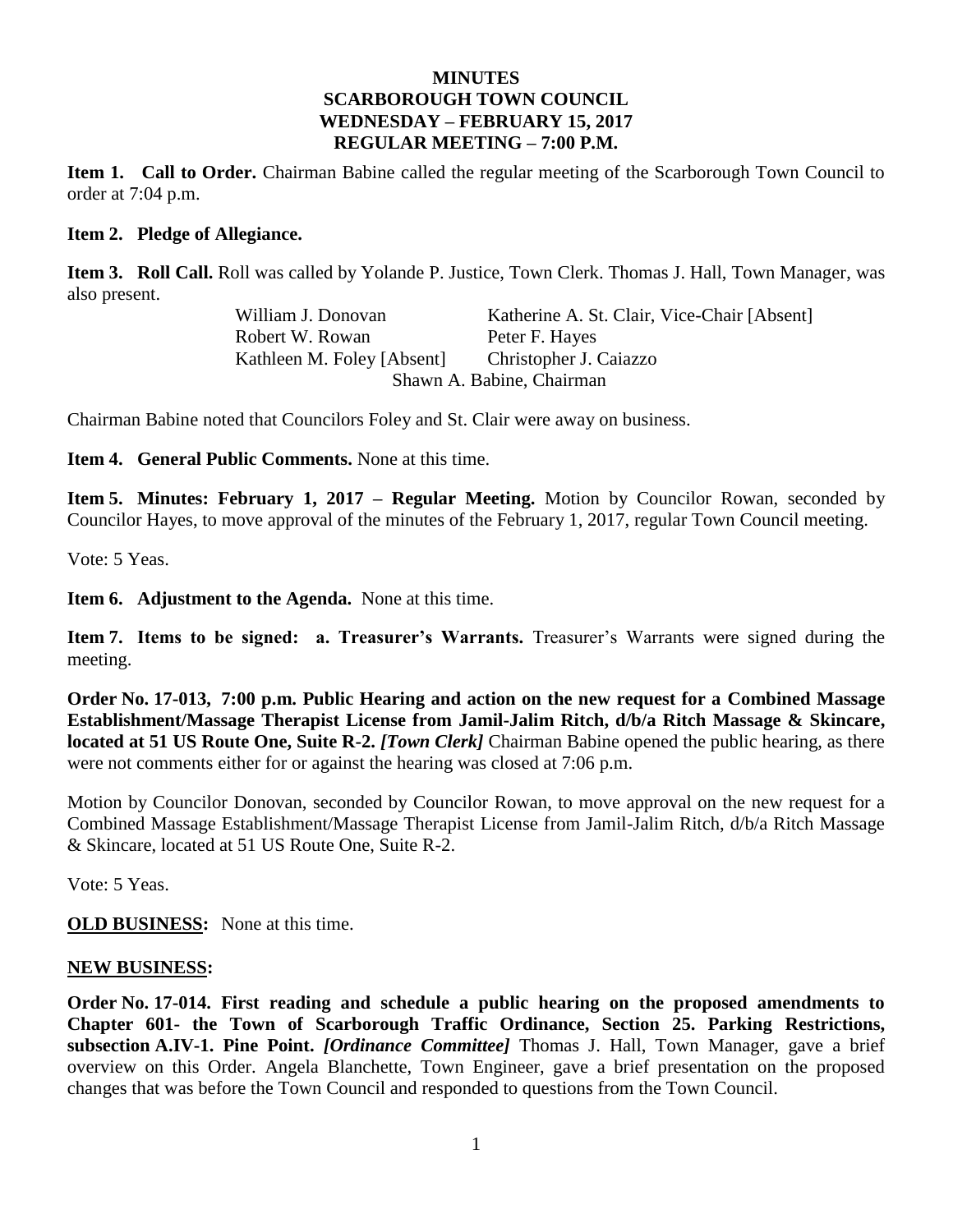Motion by Councilor Donovan, seconded by Councilor Hayes, to move approval of the first reading the proposed amendments to Chapter 601- the Town of Scarborough Traffic Ordinance, Section 25. Parking Restrictions, subsection A.IV-1. Pine Point and schedule a public hearing for Wednesday, March 1, 2017, as follows: **CHAPTER 601**

# **TOWN OF SCARBOROUGH**

## **TRAFFIC ORDINANCE**

BE IT HEREBY ORDAINED, by the Town Council of the Town of Scarborough, Maine, in Town Council assembled, that Chapter 601 - - the Traffic Ordinance of the Town of Scarborough, Maine is amended by

adding the underlined text, as shown below:

**Section 25. Parking Restrictions.**

#### **A. PARKING RESTRICTIONS**

## **I. NO PARKING AT ANY TIME.**

IV-1. PINE POINT (from May 1 to September 15 of each year).

(1) On Pine Point Road (formerly Depot Street) from East Grand Avenue to the Ocean.

(2) On Pine Point Road, both sides, within twenty (20) feet of either side of the driveway opening of the Audubon Nature Center.

(3) No parking shall be allowed on Pine Point Road from east Grand Avenue to Snow Canning Road, except for within the delineated on-street parking spaces on the southwesterly side of the road.

Vote: 5 Yeas.

**Order No. 17-015. First reading and schedule a public hearing and second reading on a six month moratorium on Retail Marijuana Establishments and Retail Marijuana Social Clubs.** *[Ordinance Committee]* Councilor Donovan gave a brief overview on this order. The following individual spoke on this Order:

 Benjamin Howard of Windsor Pines Drive stated that he did not understand the need for this Moratorium – the time is now to act and not to wait. He then spoke on stats from Colorado and Maine relating to marijuana use by teenagers. He urged the Council to not support this Order.

Motion by Councilor Rowan, seconded by Councilor Hayes, to move approval of the first reading on a six month moratorium on Retail Marijuana Establishments and Retail Marijuana Social Clubs and schedule a public hearing and second reading.

Motion by Councilor Donovan, seconded by Councilor Caiazzo, to move approval to amend the main motion to move approval of the first reading on a six month moratorium on Retail Marijuana Establishments and Retail Marijuana Social Clubs and schedule a public hearing for Wednesday, September 6, 2017.

Vote on Amendment: 5 Yeas.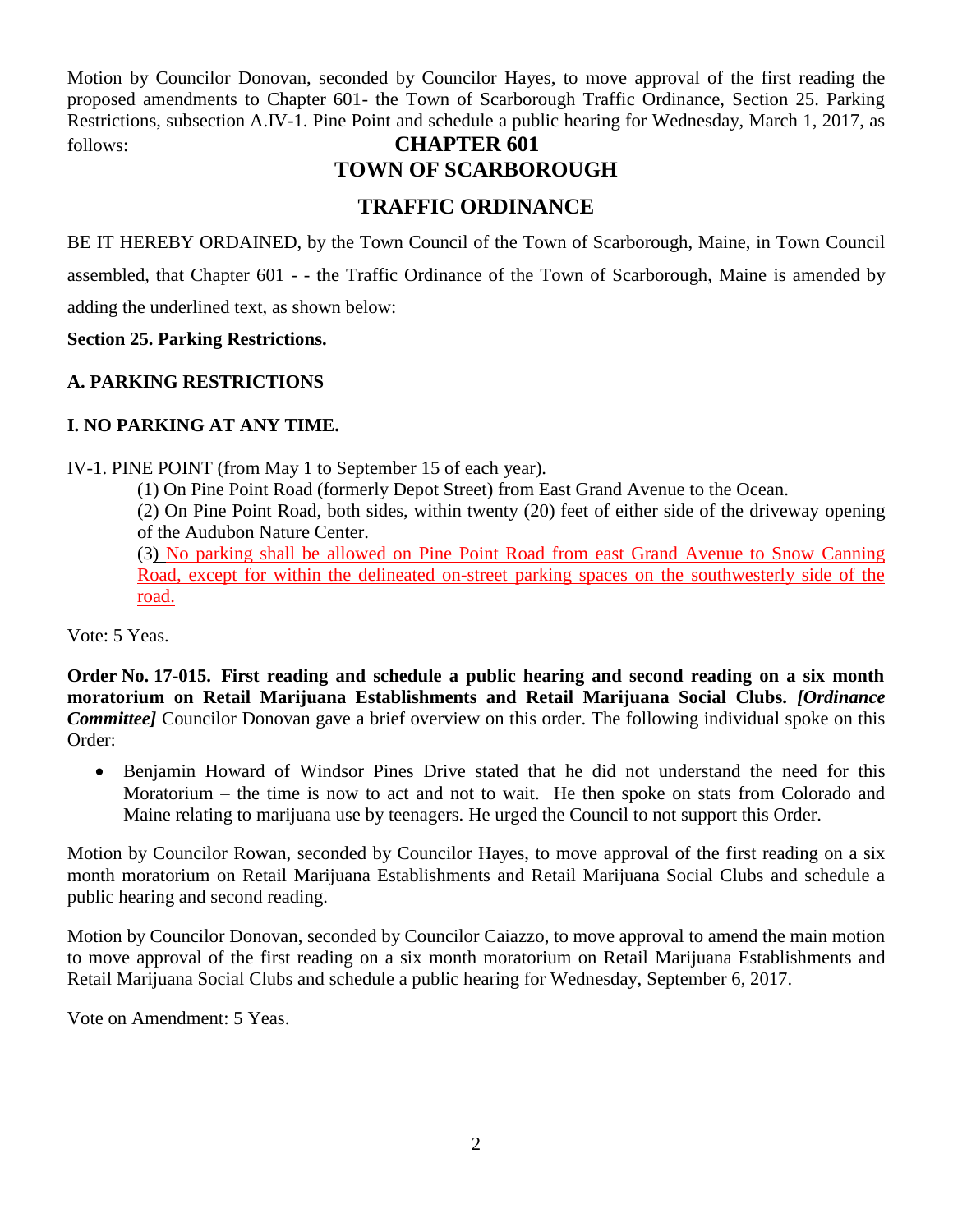Main Motion as Amended:

#### **TOWN OF SCARBOROUGH ORDINANCE ESTABLISHING A MORATORIUM ON RETAIL MARIJUANA ESTABLISHMENTS AND RETAIL MARIJUANA SOCIAL CLUBS**

WHEREAS, a referendum on legislation titled the Marijuana Legalization Act, codified at 7 M.R.S.A. Chapter 417, was approved, subject to recount, by the voters of the State of Maine on November 8, 2016; and,

WHEREAS, as enacted by the voters, the Marijuana Legalization Act will authorize the licensure and operation of retail marijuana establishments and retail marijuana social clubs as a regulated program of the State of Maine; and,

WHEREAS, the Maine Department of Agriculture, Conservation and Forestry is required to adopt rules for the proper regulation and control of the cultivation, manufacture, distribution, sale and testing of retail marijuana and retail marijuana products and for the enforcement of the Act no later than February 2018; and,

WHEREAS, 7 M.R.S.A. Section 2449, Local Licensing, allows municipalities to regulate the location, operation and licensing of retail marijuana establishments and retail marijuana social clubs and to adopt and enforce regulations for such uses; and,

WHEREAS, operations related to retail marijuana establishments and retail marijuana social clubs raise a number of concerns related to public safety and welfare, including, but not limited to, potential adverse effects on neighborhoods, security of the facilities, and odors that may create a public nuisance or hazard; and,

WHEREAS, there has been an increasing number of requests regarding the establishment of facilities for the cultivation and/or retail sales of marijuana; and,

WHEREAS, the Town's existing ordinances do not provide an adequate mechanism to regulate and control the location and operation of retail marijuana establishments and retail marijuana social clubs and are inadequate to prevent the potential for serious public harm from the future establishment of retail marijuana establishments and retail marijuana social clubs; and,

WHEREAS, the Town needs a reasonable amount of time to study the land use implications of retail marijuana establishments and retail marijuana social clubs, to review the rules and regulations to be developed by the Maine Department of Agriculture, Conservation and Forestry and to develop reasonable regulations governing their location and operation; and,

WHEREAS, during the period of this Moratorium, the Town will work on developing appropriate land use regulations concerning retail marijuana establishments and retail marijuana social clubs; and,

NOW THEREFORE, pursuant to the authority granted to it by 30-A M.R.S. § 4356, be it hereby ordained by the Scarborough Town Council, assembled as the legislative body of the Town, as follows:

1. DEFINITIONS. As used in this Ordinance, the following terms have the following meanings as defined in the Marijuana Legalization Act:

"Marijuana": means cannabis.

"Retail Marijuana Establishments": a retail marijuana store, a retail marijuana cultivation facility, a retail marijuana products manufacturing facility or a retail marijuana testing facility.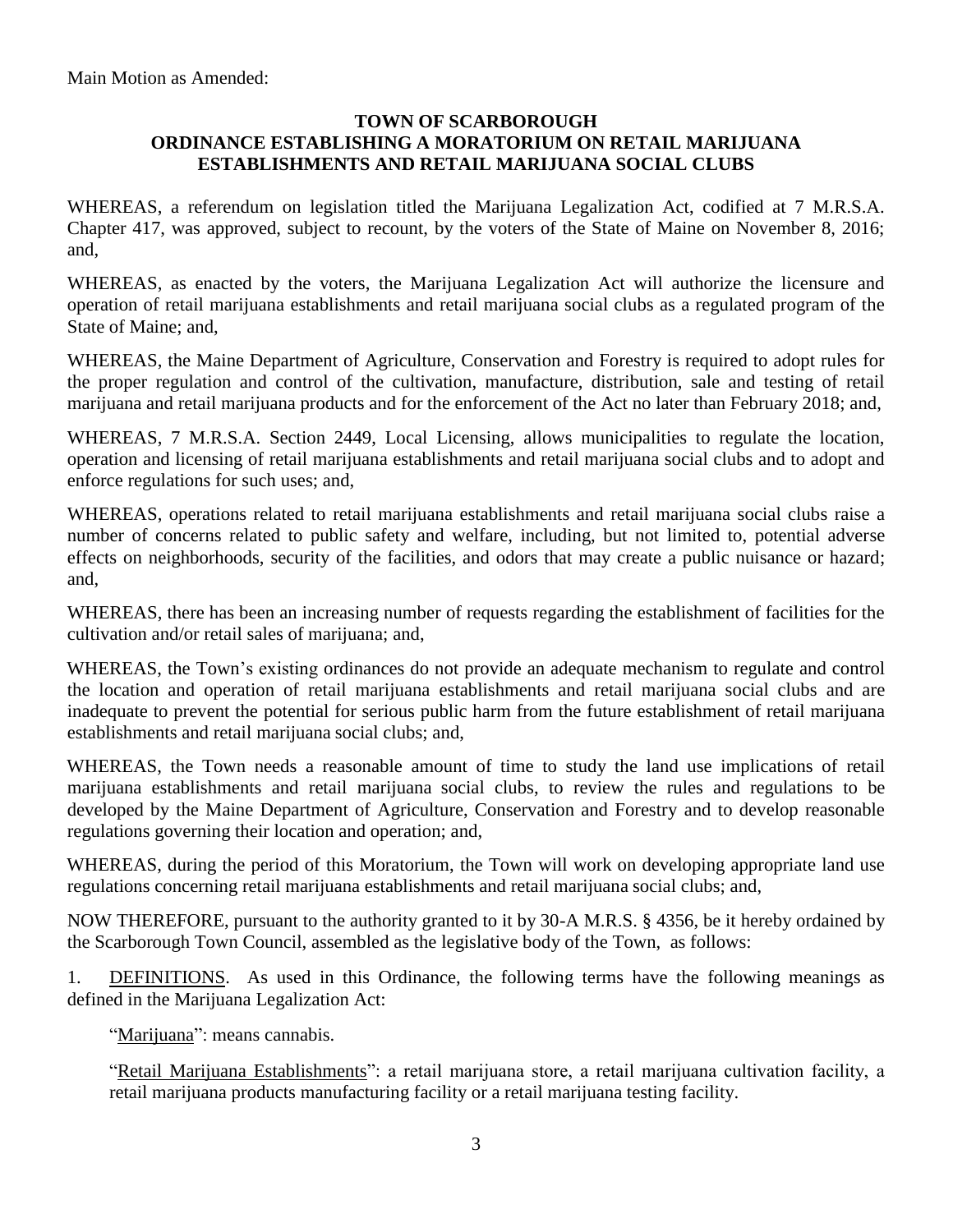"Retail Marijuana Cultivation Facility": an entity licensed to cultivate, prepare and package retail marijuana and sell retail marijuana to retail marijuana establishments and retail marijuana social clubs.

"Retail Marijuana Products Manufacturing Facility": an entity licensed to purchase retail marijuana; manufacture, prepare and package retail marijuana products; and sell retail marijuana and retail marijuana products only to other retail marijuana products manufacturing facilities, retail marijuana stores and retail marijuana social clubs.

"Retail Marijuana Social Club": An entity licensed to sell retail marijuana and retail marijuana products to consumers for consumption on the licensed premises.

"Retail Marijuana Store": an entity licensed to purchase retail marijuana from a retail marijuana cultivation facility and to purchase retail marijuana products from a retail marijuana products manufacturing facility and to sell retail marijuana and retail marijuana products to consumers.

"Retail Marijuana Testing Facility": an entity licensed and certified to analyze and certify the safety and potency of retail marijuana and retail marijuana products.

#### 2. APPLICABILITY AND PURPOSE.

This moratorium shall apply to retail marijuana establishments and retail marijuana social clubs, as defined above, that are proposed to be located within the Town of Scarborough on or after the effective date of this Ordinance. Notwithstanding anything to the contrary in 1 M.R.S.A. § 302 or any other law, this Ordinance applies to any application relating to the establishment or operation of a proposed retail marijuana establishment and retail marijuana social club, whether or not such application had become a "pending proceeding" as defined in 1 M.R.S.A. § 302 prior to the enactment of this Ordinance.

#### 3. PROHIBITION.

During the time this Ordinance is in effect, no official, officer, board, body, agency, agent or employee of the Town of Scarborough shall accept, process or act upon any application for any approval, including but not limited to a building permit, certificate of occupancy, site plan review, conditional use, or any other approval, received after the effective date of this Ordinance relating to the establishment or operation of a business or operation of a retail marijuana establishment and/or retail marijuana social club. No person shall establish or operate a business or operation of a retail marijuana establishment and/or retail marijuana social club within the Town of Scarborough that was proposed on or after the effective date of this Ordinance.

#### 4. ENFORCEMENT, VIOLATION AND PENALTIES.

This Ordinance shall be enforced by the Scarborough Code Enforcement Officer. Any person who violates Section 3 of this ordinance shall be subject to civil penalties and other remedies as provided in 30-A M.R.S.A. § 4452.

#### 5. EFFECTIVE DATE.

This Ordinance takes effect immediately upon adoption and shall expire on the 180th day thereafter, unless earlier extended by the Scarborough Town Council.

#### 6. SEVERABILITY.

Should any section or provision of this Ordinance be declared by any court to be invalid, such a decision shall not invalidate any other section or provision.

Vote: 5 Yeas,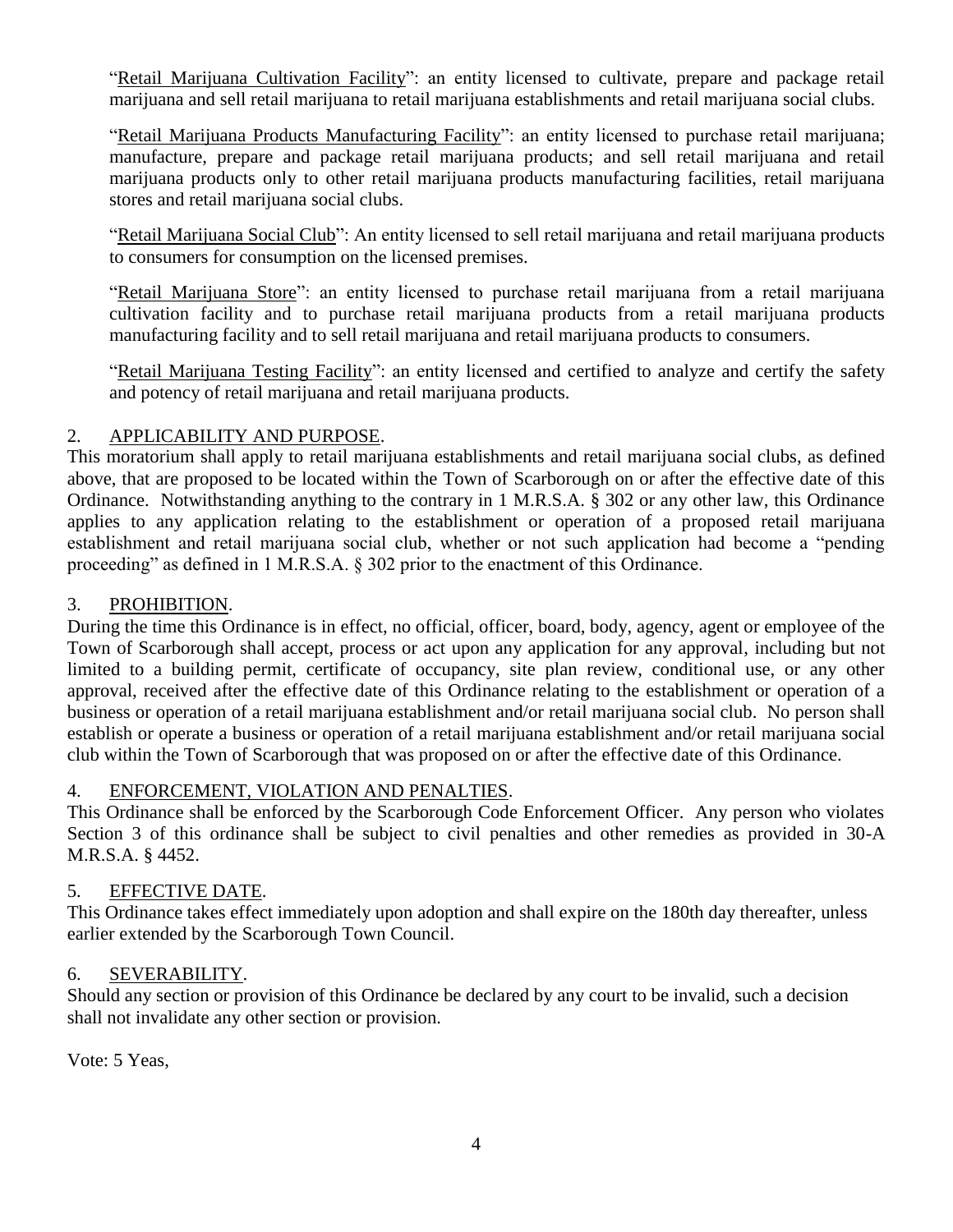**Order No. 17-016. Act on the request from the Police Department to authorize submission of a Community Development Block Grant [CDBG] in the amount of \$33,000 for Operation Hope.** *[Police Department]* Thomas J. Hall, Town Manager, gave a brief overview on this Order. Dave Grover, Police Captain, responded to questions from the Town Council.

Motion by Councilor Rowan, seconded by Councilor Hayes, to move approval on the request from the Police Department to authorize submission of a Community Development Block Grant [CDBG] in the amount of \$33,000 for Operation Hope.

Vote: 5 Yeas.

**Order No. 17-017. Act on the request to accept a \$500 grant from the Natural Resources Council of Maine for the food waste pilot program and authorize the Town Manger to sign the grant document.**  *[Sustainability Coordinator]* Thomas J. Hall, Town Manager, gave a brief overview on this Order.

Motion by Councilor Rowan, seconded by Councilor Hayes, to move approval to accept a \$500 grant from the Natural Resources Council of Maine for the food waste pilot program and authorize the Town Manger to sign the grant document.

Vote: 5 Yeas.

**Item 8. Non Action Items.** None at this time.

## **Item 9. Standing and Special Committee Reports and Liaison Reports.**

- Councilor Donovan gave an update on the Energy Committee and the Ordinance Committee.
- Councilor Hayes gave an update on the Public Safety Building Committee; the Coastal Water & Harbor Committee and the Shellfish Conservation Commission.
- Councilor Caiazzo gave an update on the Long Range Planning Committee and the Appointments Committee – the following names were posted:

**Parks and Conservation Land Board:**

Appoint Rebel Douglas as a full voting member, with a term to expire in 2018 **Senior Advisory Board:**

Appoint Jean-Marie Caterina, as a full voting member with a term to expire in 2018

#### **Shellfish Conservation Commission:**

Re-appoint Terry Twomey and Robert Willette as full voting members, with a terms to expire in 2019.

 Chairman Babine commented the Workshop that had been held prior to the Town Council meeting of the East/West Corridor and encouraged residents to watch it. He added that he would have the Goals document to the Town Council before the next meeting.

## **Item 10. Town Manager Report.** Thomas J. Hall, Town Manager, gave the following updates:

- Fourth Annual Community Dialogue would be held on Thursday, March  $9<sup>th</sup>$  from 5:00 to 8:00 p.m. at the Wentworth School.
- WinterFest would be held this coming weekend Saturday, February  $18<sup>th</sup>$  from Noon to dusk.

## **Item 11. Council Member Comments.**

• Councilor Caiazzo mentioned the Fuel Rally that had been held on February 4<sup>th</sup> raised over \$10,000 in two hours and contributions are still welcomed for this program. Project GRACE is over \$17,000 which includes matching donations from Classic Eyewear and Eddie Wooden. He went on to list all those who were sponsors for this event and thank you for the town employees for their donations as well.